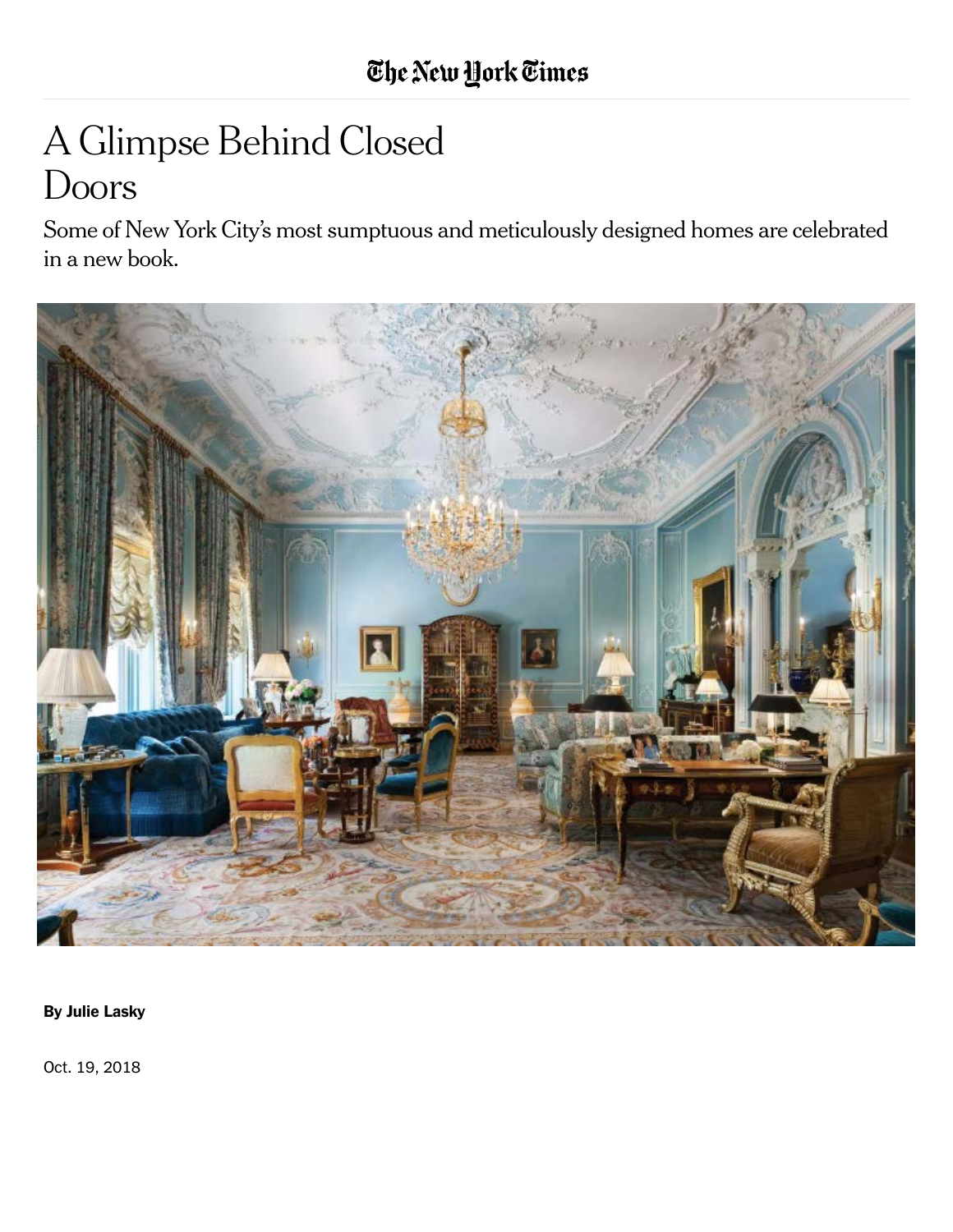As leading shelter magazines shrink and fade away, we have fewer chances to wander vicariously into other peoples' homes. Which is why Wendy Moonan's new book, "New York Splendor: The City's Most Memorable Rooms," out this month from Rizzoli (\$85), is nothing less than a public service.

Here are 112 spaces flaunting immaculate details, luscious valuables and clever design tricks. Ms. Moonan seeded her collection with some legendary interiors, like Gloria Vanderbilt's Upper East Side bedroom where almost every surface was covered in patchwork, and the four-story penthouse that the architect Paul Rudolph built onto his Beekman Place townhouse and into which he inserted 27 largely transparent levels.

But many of the rooms will come as a revelation. Speaking at an Upper West Side cafe earlier this month, Ms. Moonan, a longtime design journalist, said her main interest was celebrating the professionals who have embedded sanctuaries, spas and palaces into New York apartments and townhouses.

"I'm letting these talents show their stuff," she said. "Some of these architects and designers I've been following for 25 years." (This interview was edited and condensed.)

## **New York is a big city with a lot of rooms. Where did you start with this project?**

I worked at Town & Country for 12 years; I was the back-of-the book editor. I assigned all the stories on art [and antiques, but I wr](http://alexpapachristidis.com/)ote the house stories myself. Then I went to House & Garden. I was there for a few years and also constantly scouting in New York. And then I went to Architectural Digest. I would say maybe about a third of the book was from my personal scouting and the rest of it was new scouting.

The book includes many waves of fashion and decorating, whether it's English country, French chateau or totally minimal. But it's not [supposed to be c](https://www.nytimes.com/2012/03/31/us/albert-hadley-interior-decorator-to-high-society-dies-at-91.html)omprehensiv[e in any way. It](https://www.nytimes.com/2007/08/14/obituaries/14astor.html)'s very eclectic. It's my personal taste.

## **To what extent were you conscious that you were producing a history book — documenting interiors that in many cases no longer exist?**

Very much. It's basically a social history of design in New York from about 1970 to 2002. One of the things I learned at Town & Country that is widely ignored now is never change anything in the room you are publishing.

If I had to iron a tablecloth, I would, or I would go to the corner shop and get some flowers. But I never [brought furniture or art — there was no styling. This is how society people lived. It could be shabby, i](http://www.joannedepalma.com/)t could be chic, but I thought it was a really important social record.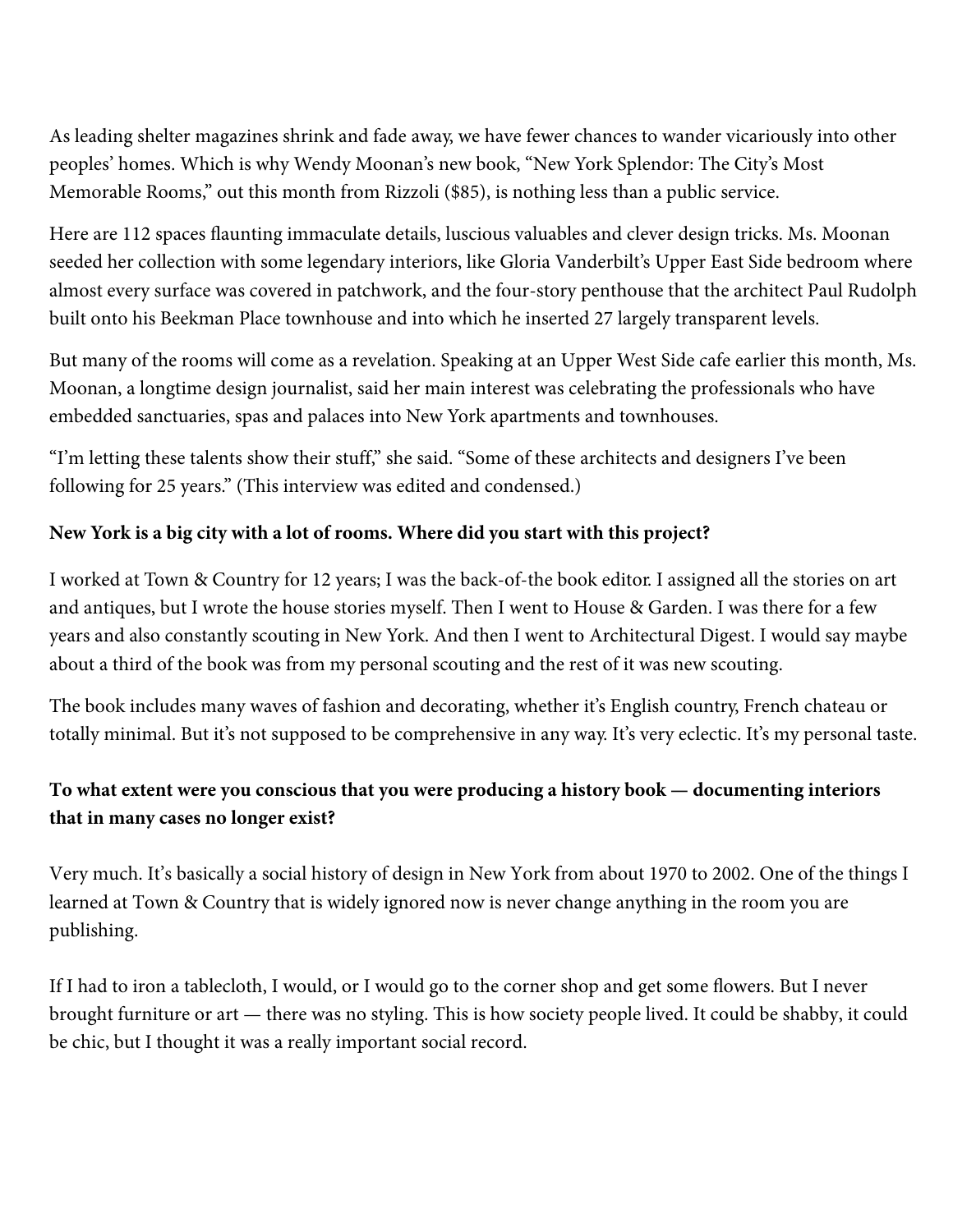## **Several of your examples are what we think of as pass-through spaces: foyers and stair halls. Why did you select those particular rooms?**

The way the publishers wanted me to organize the book at the beginning was by room type. So I had the foyer, I had the bedroom, I had the living room. Some of them are incredibly modest.

Alex Papachristidis lives in a white brick '60s building with very low ceilings, and the foyer is this tiny, tiny little room. He tented it and then he put this chinoiserie bookcase in the middle. In a way I wanted to show how clever some of these designers are when working against pretty horrible limitations. His clients can afford 12-foot ceilings, but he can't.

# **Libraries, like the one that Albert Hadley updated for Brooke Astor with red lacquer walls and brass accents, are some of the most compelling interiors you show. Why, in this digital age, do they still carry so much emotion? Or have I just answered my question?**

If you look at most design magazines and books, there are no books in the rooms. As a person who loves books — I've got about 20,000 of them — I want people to see how wonderfully comforting it is to be surrounded by them.

### **Which rooms in these pages do you feel simply can**'**t be done justice in photographs alone?**

I'd say the cover; this is one of the most incredible apartments, and the designer, Joanne De Palma, who is not famous at all, is so talented. She went to England shopping for Aesthetic Movement antiques, and I think Paris and New York. And it took years to assemble.

But even though it looks very pretty in the picture, it's much more impressive in person. In the day it kind of glows, and at night it's just magical and romantic. And not everything is high end. The very kitschy picture over the sofa with birds on little branches is more like folk art.

# **Rooms can make a fantastic first impression, but is [it possible t](http://www.nytimes.com/newsletters/realestate/)hat the aspects tha[t create a sense](https://twitter.com/nytrealestate) of awe also make them hard to live in? I**'**m thinking about the 1880s brownstone on the Upper EastSide that David Scott Parker Architects jammed with pattern.**

I think the genius of a good decorator or architect is to suss out the dreams of the client and bring them to reality. And if the client wants a very layered environment, that's what they get. I think most of the clients are quite happy.